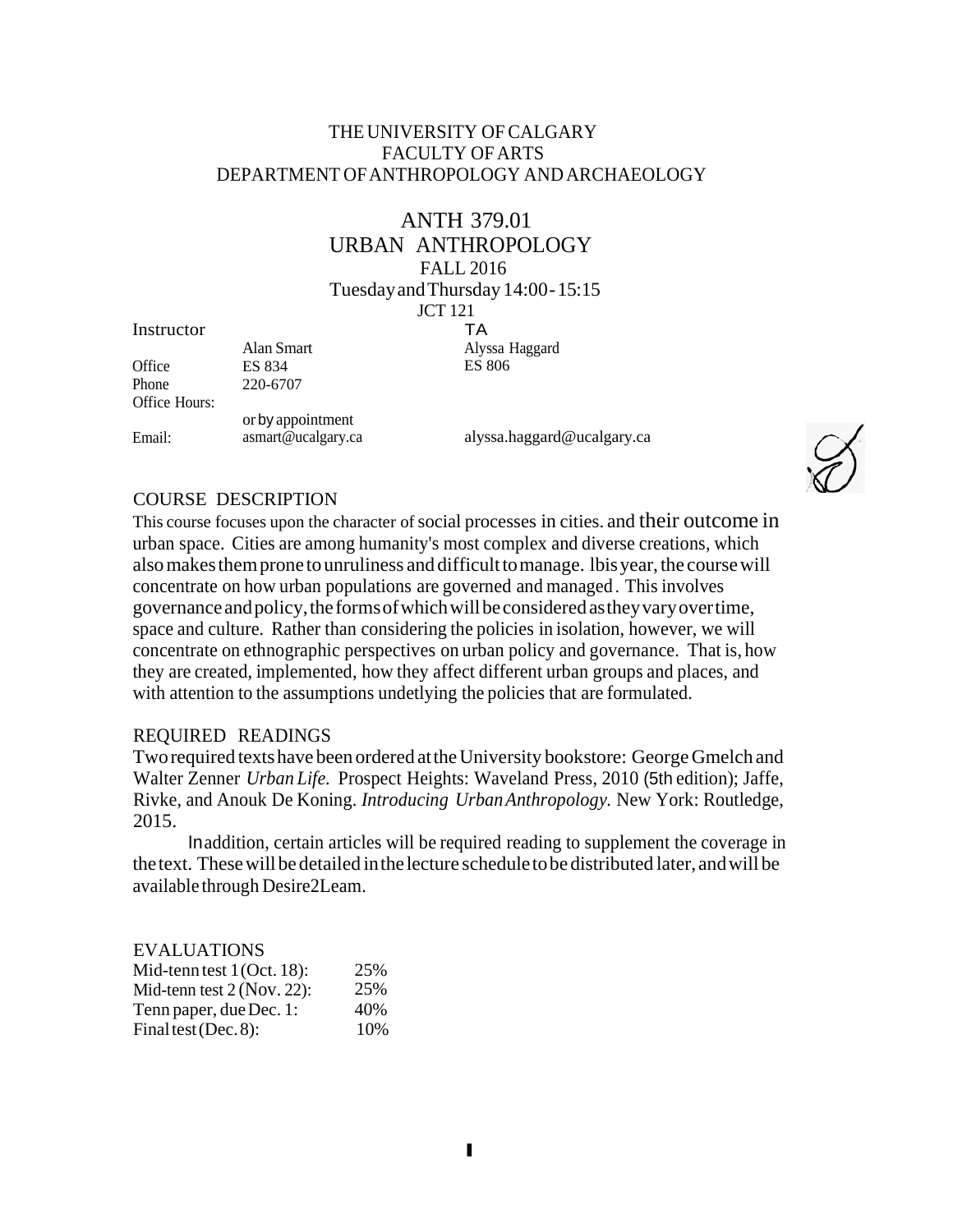# *Grading scheme:*

| $A+$         | $100 - 94.9\%$  |
|--------------|-----------------|
| $\mathbf{A}$ | 94.8 - 89.9%    |
| А-           | 89.8 - 84.9%    |
|              |                 |
| $B+$         | 84.8-79.9%      |
| B            | 79.8 - 74.9%    |
| В-           | 74.8 - 70.9%    |
|              |                 |
| $C+$         | 70.8-66.9%      |
| $\mathbf{C}$ | 66.8 - 62.9%    |
| $C -$        | 62.8-58.9%      |
|              |                 |
| $D+$         | 58.8 - 54.9%    |
| D            | 54.8 - 49.9%    |
| F            | 49.8% and below |

#### **Notes**

The term paper (details to follow) is due by  $4 p.m.$  on Dec. 1. Although there will be no class that day, theTAwill be there sothat you can hand it in during classthat day. Ifnot, please drop it in the niche for ANTH 379 in the large box outside the Department of Anthropology and Archaeology Main Office (Earth Sciences 620). Extensions will only be allowed for medical reasons and family emergencies, documentation required, and the instructor should be contacted in advance. Computer problems should be anticipated, and preventive measures such as backups on disks and regular printing of hardcopy, virus protection, etc.should avoid many common problems. Late penalties will otherwise be assessed at a rate of 5% of the assignment weighting per day late. Read the attached statement on intellectual honesty carefully: proper referencing and provision of credit for sources of ideas are mandatory (details will be provided with the term paper guidelines).

A variety of supporting materials will be put on the course webpage, including term paper guidelines, useful links, and draft lecture notes (when available - no guarantee ismade that these will always be prepared, orthat they will be available in any particular timeframe, orthat the webserver will be operating just before tests, etc.) Also note that the draft lecture notes are at best approximations ofthe required lecture material. Time may not allow coverage of all material, and generally supplementary material in the form of examples, etc. are added during the lecture. While the instructor will attempt to respond to emails in a timely fashion, that is, within two working days, volume may mean that delays will extend beyond this period. In other words, don't send an email about the test an hour before and expect a response.

Academic Accommodations:

The academic accommodations policy can be found at

[http://wwwucalgary.ca/access/accommodations/policy.](http://wwwucalgary.ca/access/accommodations/policy)

It is the student's responsibility to request academic accommodations. If you are a student with a documented disability who may require academic accommodations and have not registered with Student Accessibility Services, please contact them at 403-220-6019. Students that have not registered with the SAS are not eligible for formal academic accommodations. More information about the academic accommodations can be found at [http://wwww.ucalgary.ca/access.](http://wwww.ucalgary.ca/access)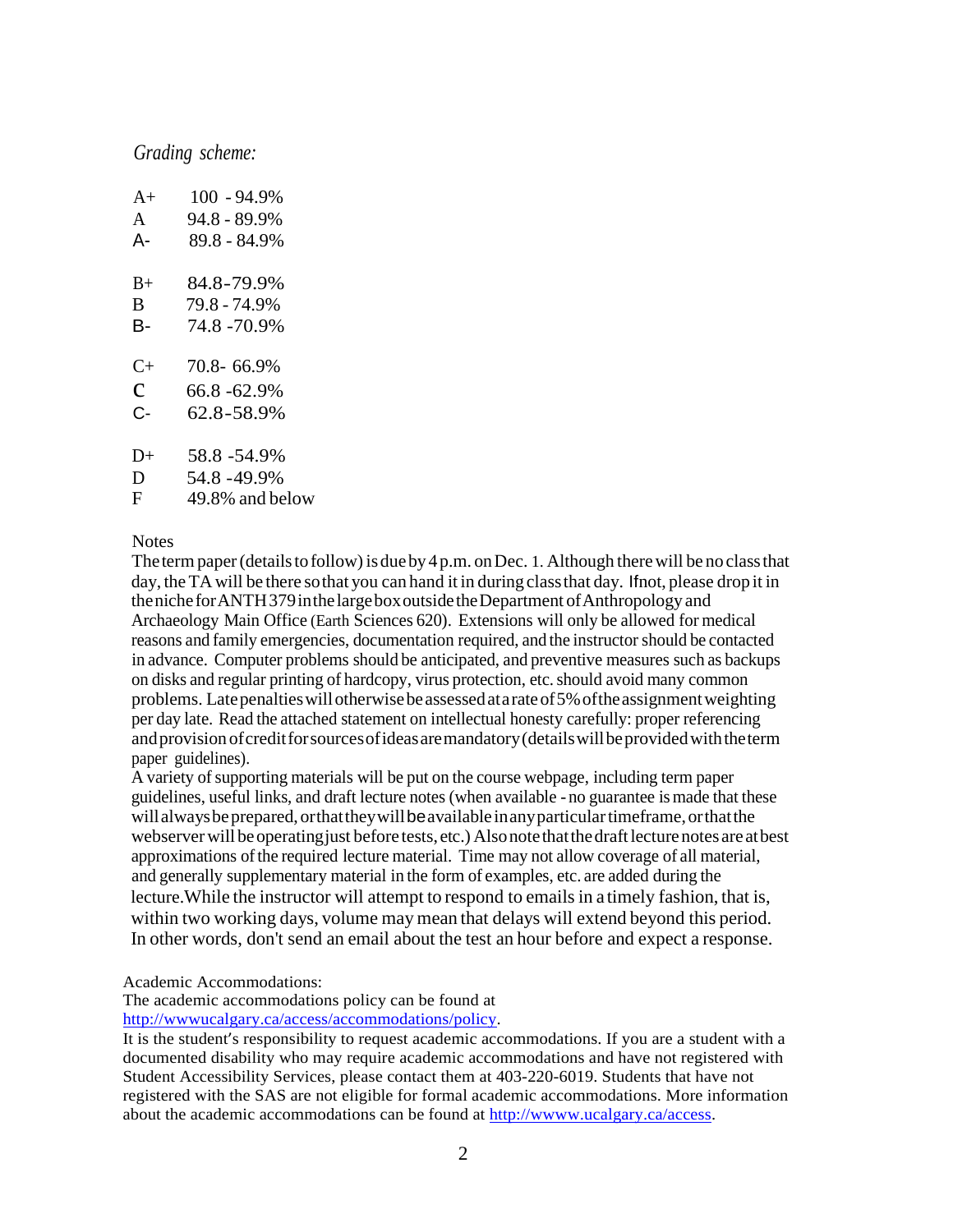### PLAGIARISM AND CHEATING

Plagiarism: ''tosteal and pass offthe ideas orwords of another asone's own" (Webster's). Plagiarismwillnotbetolerated andwill automaticallyresultinafailinggradeforthe submission. Any student caught plagiarizing July also be subject to additional University sanctions. Students are expected to be familiar with the Anthropology Departments policy on intellectual honesty available at:

[htt\\_ps://www.anth.ucalgary.ca/home/links/intellectual-honesty-guidelines](http://www.anth.ucalgary.ca/home/links/intellectual-honesty-guidelines)

#### EMERGENCY EVACUATION

Intheeventthatthe classroomshouldneedtobeevacuatedduetoanemergencypleasenotethat the primary assembly point shall be the Social Sciences Food Court.

### USRI:

At the University of Calgary, feedback provided by students through the Universal Student Ratings of Instruction (USRI) survey provides valuable information to help with evaluating instruction, enhancing learning and teaching, and selecting courses (www.ucalgary.ca/usri). Your responses make a difference - please participate in USRI Surveys.

*The Department of Anthropology's FOIP (Freedom of Information and Privacy) policy requires allreports/examinations tobe returned tostudents during classtime orthe instructor's office hours. Any term work not picked upwill be placed in the Anthropology Office (SS 854)for distribution. Any student notwishing tohave their workplaced intheofficemustmake alternate arrangementswith the course instructor early inthe term.*

### ANTH 379 Fall 2016Lecture Schedule

The following is a tentative schedule of lecture topics for the course. Required readings areidentified inparentheses. TheUrbanLifetextwillbe identifiedbyULplus page numbers, Introducing Urban Anthropology by IUA plus page numbers or chapters. Thereareasmallnumberofrequired supplemental articlesthatwillbemade available through the course D2L page. These are identified by the name of the author in the outline below. Some other readings will be placed on D2L as optional readings, but will notberequired exceptasspecified.

| Week 1(Sept. 13/15)    | Introduction: Urban places, urban policies (IUA Chapter 4)<br>& 8, Hampton); Film Sept. 15 "Social life of small urban<br>places" |
|------------------------|-----------------------------------------------------------------------------------------------------------------------------------|
| Week $2$ (Sept. 20/22) | Anthropology of cities (IUACh. 1, UL 1-19)                                                                                        |
| Week 3 (Sept. 27/29)   | What is a city? Variation by time and space                                                                                       |